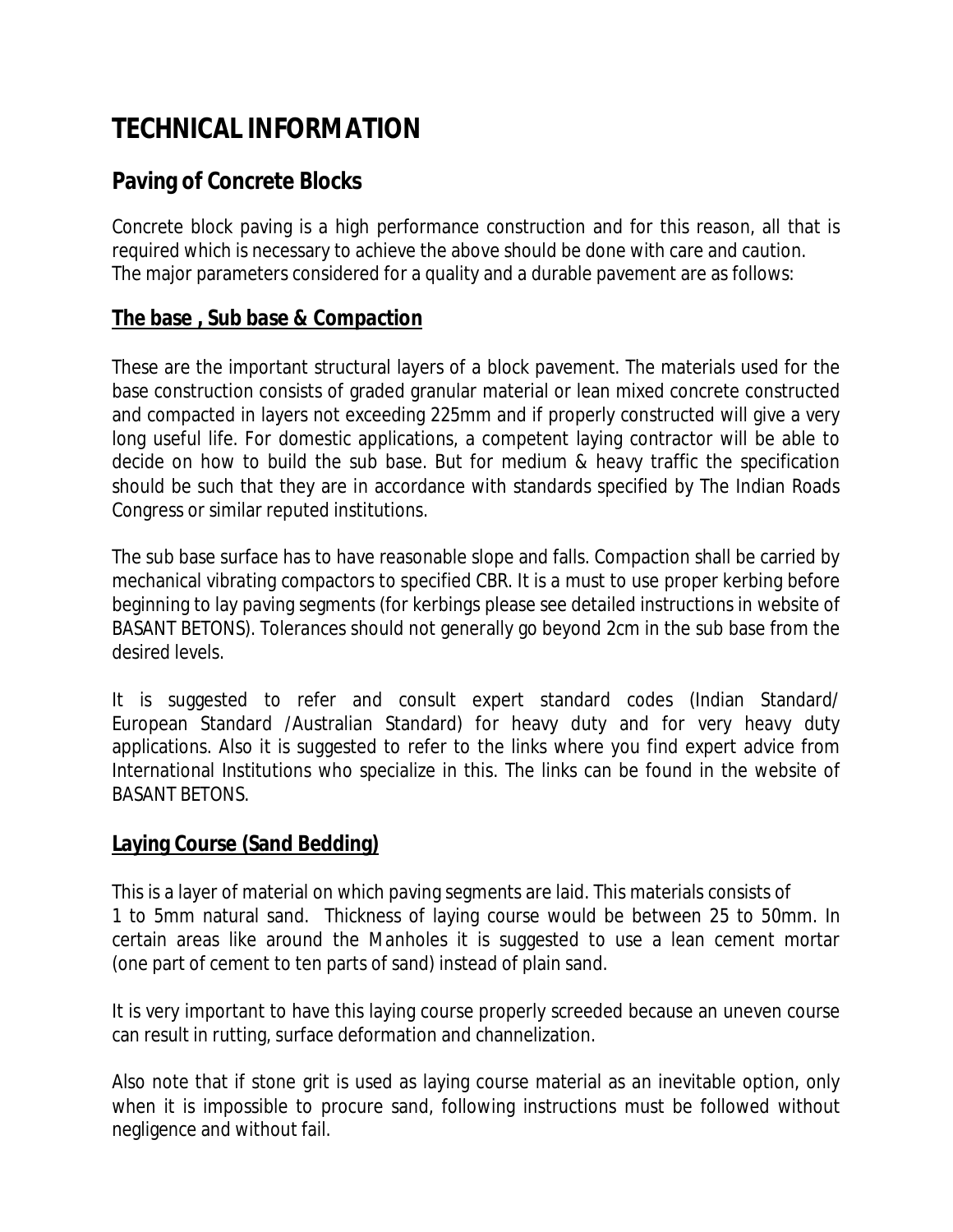- 1. Fine particles in the stone grit should be removed before using the same as otherwise the stone grit which has fines tend to become rock like layer and does not provide "cushioning" as in the case of sand.
- 2. Where stone grit is used for bedding, fine sand should not be used in joints of paving blocks as this may settle down into the bedding layer resulting in failure and collapse of pavement. In such case, coarse sand should be used in the joints. Ensure that this coarse sand remains in the joints and if need be a refill should be considered. Success of the pavement depends on this sand in the joints as this is the one which holds the blocks together allowing vehicular loads and forces to distribute in large area of blocks.

Please refer to proper codes and standards for finding out the most suitable laying course material.

#### **Laying of Blocks**

Blocks shall be laid to the specified pattern with joint width of approximately 2-5mm with the assistance of a string tied across for maintaining line and level. Block should be laid hand-tight. Should always avoided to use cut pieces smaller than 1/3<sup>rd</sup> size. While laying alignment with the string has to be checked but however a complete perfection in maintaining straight line is not possible due to tolerances in product dimensions.

Colour variations cannot be avoided in the manufacturing process and therefore it is always advisable to mix and use the pavers from different bundles to provide the naturality in appearance. Alternatively, pavers with different shades used in separate areas such that colour variation is not clashing.

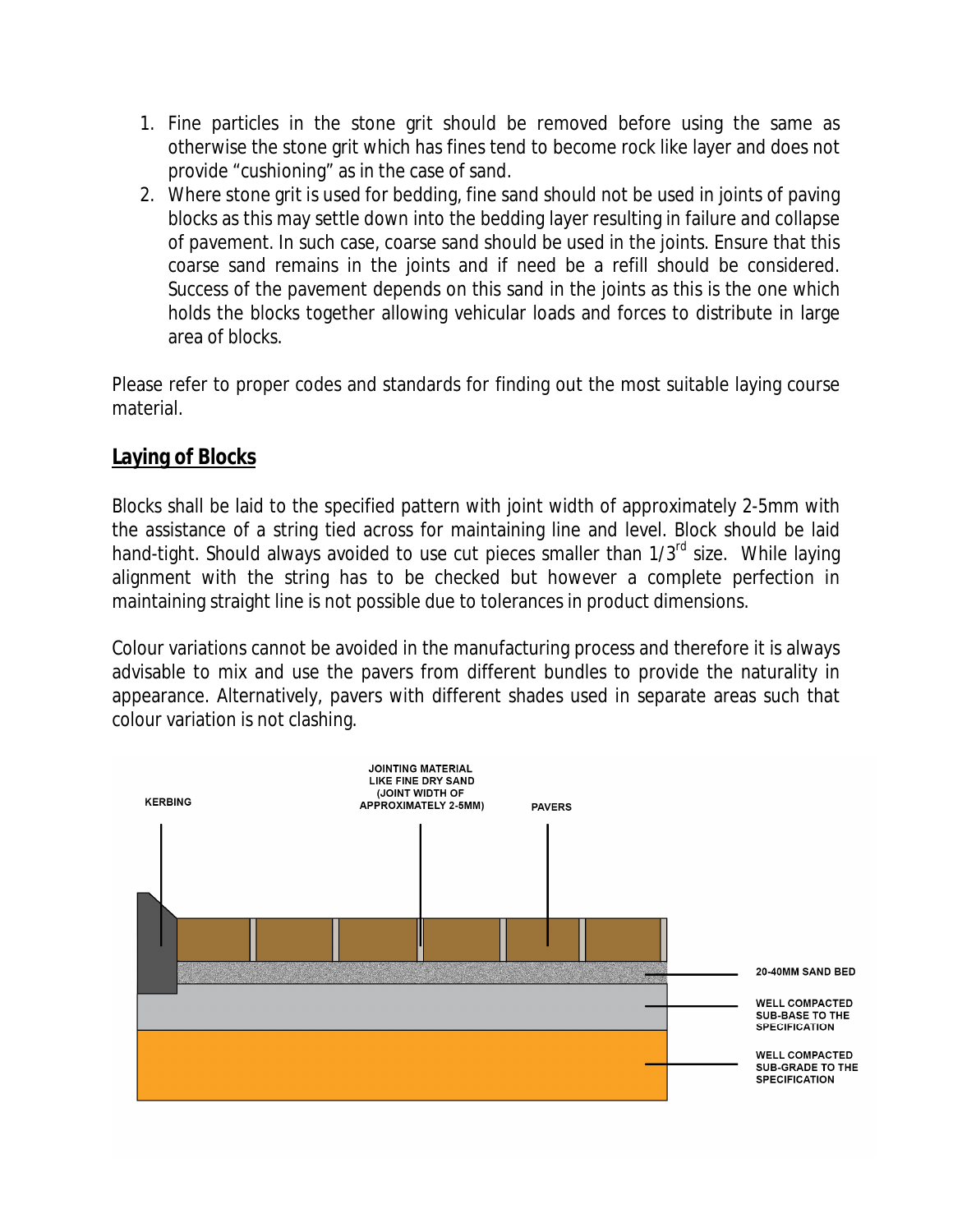#### **Filling of joints**

Once the pavers are laid, dry, coarse and clean sand should be used to fill the paver joints. The sand can be brushed or broomed into the joints. A vibrating compactor will help fill the paver joints. Repetitive runs of this vibrator would help to complete the job efficiently. It should be noted here that the jointing sand provides a very powerful "LOCK" and make the pavers in large area as one unit. It is stressed here that sand in the joints is a very important element in functioning of the whole paving and due importance must be given without any negligence. After several months after pavement is completed it is recommended that sand is refilled to ensure its efficient functioning. A consultation with the links provided in the BASANT BETONS website will be a big help.

A Block paving is in a position to handle heavy loads due to the friction provided by sand in the joints of blocks and it is this friction which distributes vehicular loads horizontally across the surface of pavements.

#### **Cleaning & Maintenance**

1. A regular brushing with water and if necessary along with soap (ordinary less concentrated soap) may be good enough for periodical maintenance. However a very dirty pavement is easily cleaned up by washing away the dirt by a power hose. Water jets are available in the market (Bosch, Black & Decker) for a small price and be kept permanently for use when required. If required an ordinary less concentrated soap may be used. When this process is followed, pavement generally looks quite fresh and nice. Care should be taken to prevent use of excessive pressure while operating the hose to avoid erosion and damage to surface of the pavers. While performing this process, if sand is removed from the joints, replacement and refilling of the sand in the joints is a must for the pavement to be efficient in terms of sustaining vehicular loads.

When cleaned as above, the colours on the surface which are subdued due to dirt get enhanced and clear.

2. Tyre Marks can also be generally removed by following the cleaning process with a soap solution and water as explained above ref 1. In this case a concentrated detergent soap solution may be used.